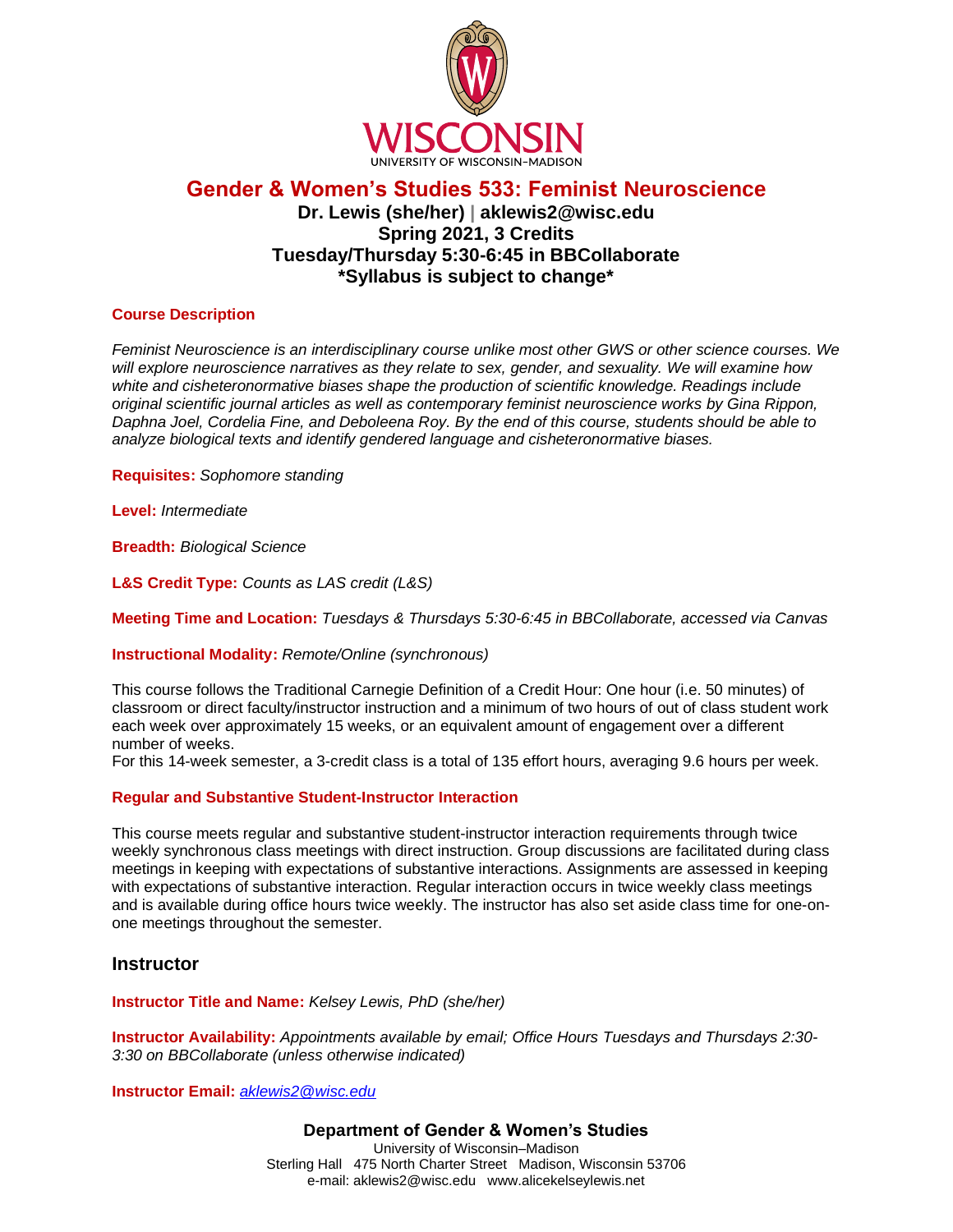# **Course Learning Outcomes**

#### **In this course we will…**

*...learn to read neuroscience papers with a feminist lens* 

*...identify assumptions about sex, gender, and sexuality in neuroscience research* 

*...contextualize scientific research within its historical and social influences*

# **Grading**

Letter grade conversions from point system

- A 930-1000 points
- AB 890-929 points
- B 830-889 points
- BC 780-829 points
- C 700-779 points
- D 601-699 points
- F 0-600 points

Assessment – 1000 points total

- 93 points of Neuroanatomy
	- $\circ$  12 points Netter's Neuroscience Coloring Book Plates 1.1, 2.2, 2.3, 2.4 (due  $2/5$ )
	- o 6 points Netter's Neuroscience Coloring Book Plates 2.5, 2.6 (due 2/12)
	- o 9 points Netter's Neuroscience Coloring Book Plates 2.7, 2.8, 2.9 (due 2/19)
	- $\circ$  9 points Netter's Neuroscience Coloring Book Plates 8.1, 8.2, 8.3 (due  $2/26$ )
	- $\circ$  9 points Netter's Neuroscience Coloring Book Plates 8.4, 8.5, 8.6 (due 3/5)
	- $\circ$  9 points Netter's Neuroscience Coloring Book Plates 8.7, 8.8, 8.9 (due 3/12)
	- $\circ$  6 points Netter's Neuroscience Coloring Book Plates 8.10, 8.11 (due 3/19)
	- o 9 points Netter's Neuroscience Coloring Book Plates 8.12, 8.13, 8.14 (due 3/26)
	- o 6 points Netter's Neuroscience Coloring Book Plates 11.1, 11.2 (due 4/2)
	- o 6 points Netter's Neuroscience Coloring Book Plates 11.3, 11.4 (due 4/9)
	- o 12 points Netter's Neuroscience Coloring Book Plates 11.5, 11.6, 11.7, 11.8 (due 4/16)
- 689 points of Other Assignments
	- o 12 points Assignment 1 Entry Survey & Orientation (due 1/27)
	- $\circ$  15 points Assignment 2 Find earliest paper or publication that claims to demonstrate that "men and women have different sized brains" (due 2/19)
	- o 200 points Assignment 3 *The Female Brain* paper (due 3/12)
	- $\circ$  200 points Assignment 4 Group Teach Presentations (due dates vary by sign-up)
	- o 250 points Assignment 5 Book Review (includes small group meetings) (due 4/30)
	- o 12 points Assignment 6 Exit Survey (due 4/30)
- 165 points of Quizzes
	- o 100 points Quiz 1 Identifying Problematic Language in *Neuroscience* (textbook) + 200 word response
	- o 65 points Quiz 2 Neuroanatomy & Neuro Basics
- 53 points of Participation
	- o 53 points Class participation (including attendance) and discussions

#### Extra credit:

- 3 extra Netter's Plates (3 points each; aesthetically best extra credit plate gets extra 3 points (this is at instructor's discretion—will be selected by a panel of interdisciplinary scholars)
- Meet one-on-one with Dr. Lewis in Week 2 during Office Hours (5 points)
- For Assignment 2, finding *the oldest* paper/publication among the class(5 points)

Deadlines:

- Contact Dr. Lewis as soon as possible if you become ill or have a personal issue, family emergency, etc. Extensions will be given at the instructor's discretion.
- Unexcused late work will lose 10% of possible points per day late and will not be accepted after it's more than one week late.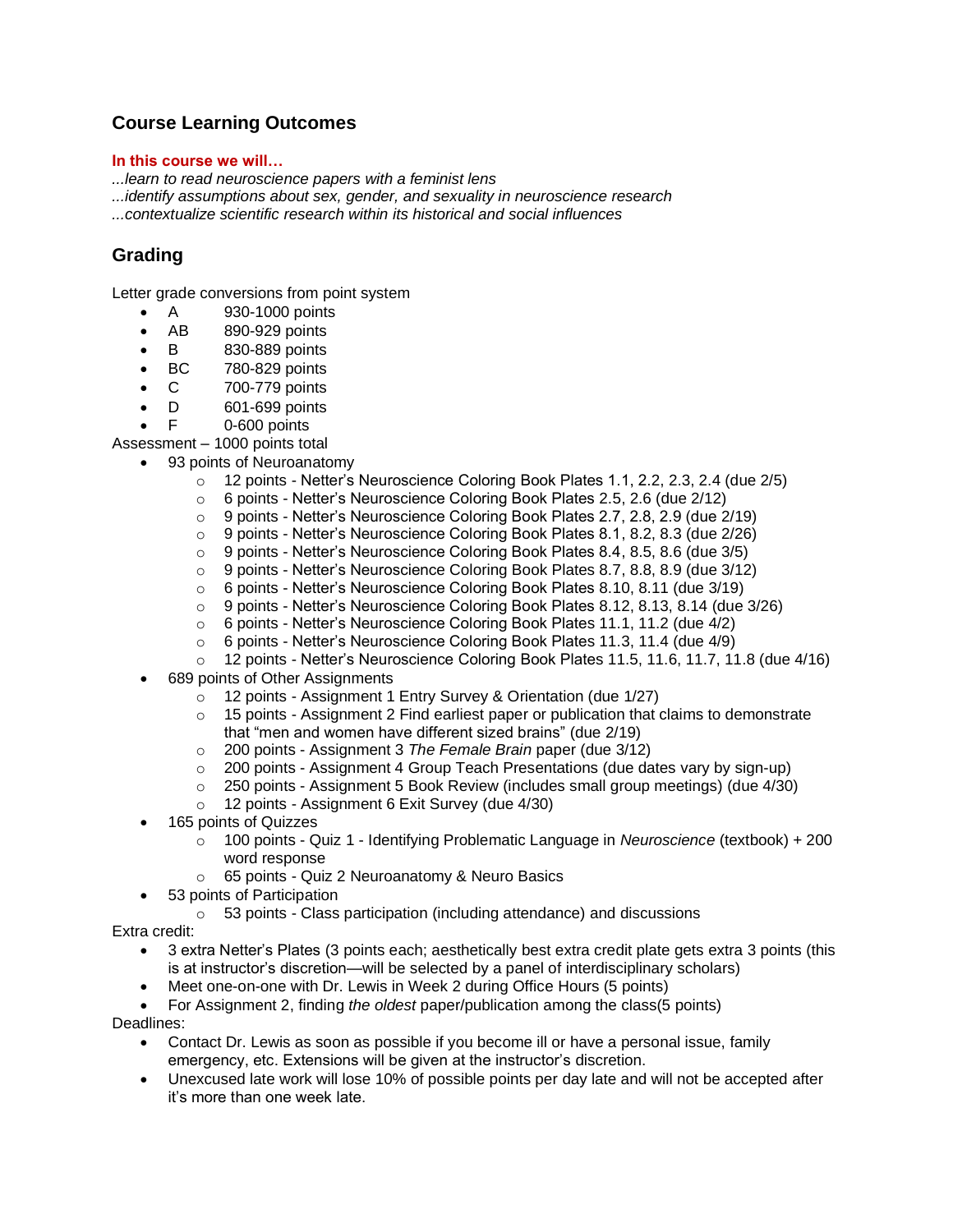# **COVID and Other Personal Accommodations**

This is an exceptionally chaotic and difficult time. While you have absolutely no obligation to disclose the status of COVID or any other illness or issue, you may choose to notify your instructor if and when it is relevant to class attendance and/or assignment deadlines. There are countless reasons why you may need a few extra days on an assignment, may need to miss class, etc., such as personal illness, family responsibility, mental health, job responsibilities. Please contact Dr. Lewis as soon as you see fit, so that she can best support you to stay on track for the semester.

# **Course Website, Learning Management System & Digital Instructional Tools**

*<https://canvas.wisc.edu/courses/240977>*

*All class lectures and meetings will occur in the Course Main Room in BBCollaborate, embedded in Canvas.* 

# **Graduate Students**

If you are a graduate student at the University of Wisconsin-Madison taking this course for graduate credit, you will complete all of the requirements for the course and a Feminist Manuscript Analysis and Rewrite assignment due 4/30:

You will write a 5-page (double-spaced) paper that analyzes a peer-reviewed published scientific paper from your area of interest *and* you will rewrite the scientific paper.

Your paper should give background on the field and the biases within the field. Language should be assessed (how terms such as "gender" and "sex" are used, what gendered language may be present such as "coy female," etc.). Methods used by the authors should be addressed (example: if sex is considered a biological variable, how did they assign or determine sex?). Do you agree with how conclusions are drawn from the data? If this paper received attention in the popular media, did the narratives presented by popular media accurately distill the data? What biases can you find and what factors may have contributed?

The rewrite should correct biases, language, and you may take creative license to change methods, data, results, conclusions, etc. Explain and justify the changes you make in your 5-page paper.

# **Required Books & Other Course Materials**

**Title:** *Netter's Neuroscience Coloring Book*

- **Author:** David Felten & Mary Maida
- **ISBN:** 9780323509596
- **Publisher:** Elsevier
- **Year:** 2019

**Title:** *Molecular Feminisms: Biology, Becomings, and Life in the Lab*

- **Author:** Deboleena Roy
- **Publisher:** University of Washington
- **Year:** 2018
- *Molecular Feminisms* is available as an e-book through UW Libraries (there is no need to purchase this book).

**Title:** *Model Behavior: animal experiments, complexity, and the genetics of psychiatric disorders*

- **Author:** Nicole Nelson
- **Publisher:** University of Chicago
- **Year:** 2018
- *Model Behavior* is available as an e-book through UW Libraries (there is no need to purchase this book).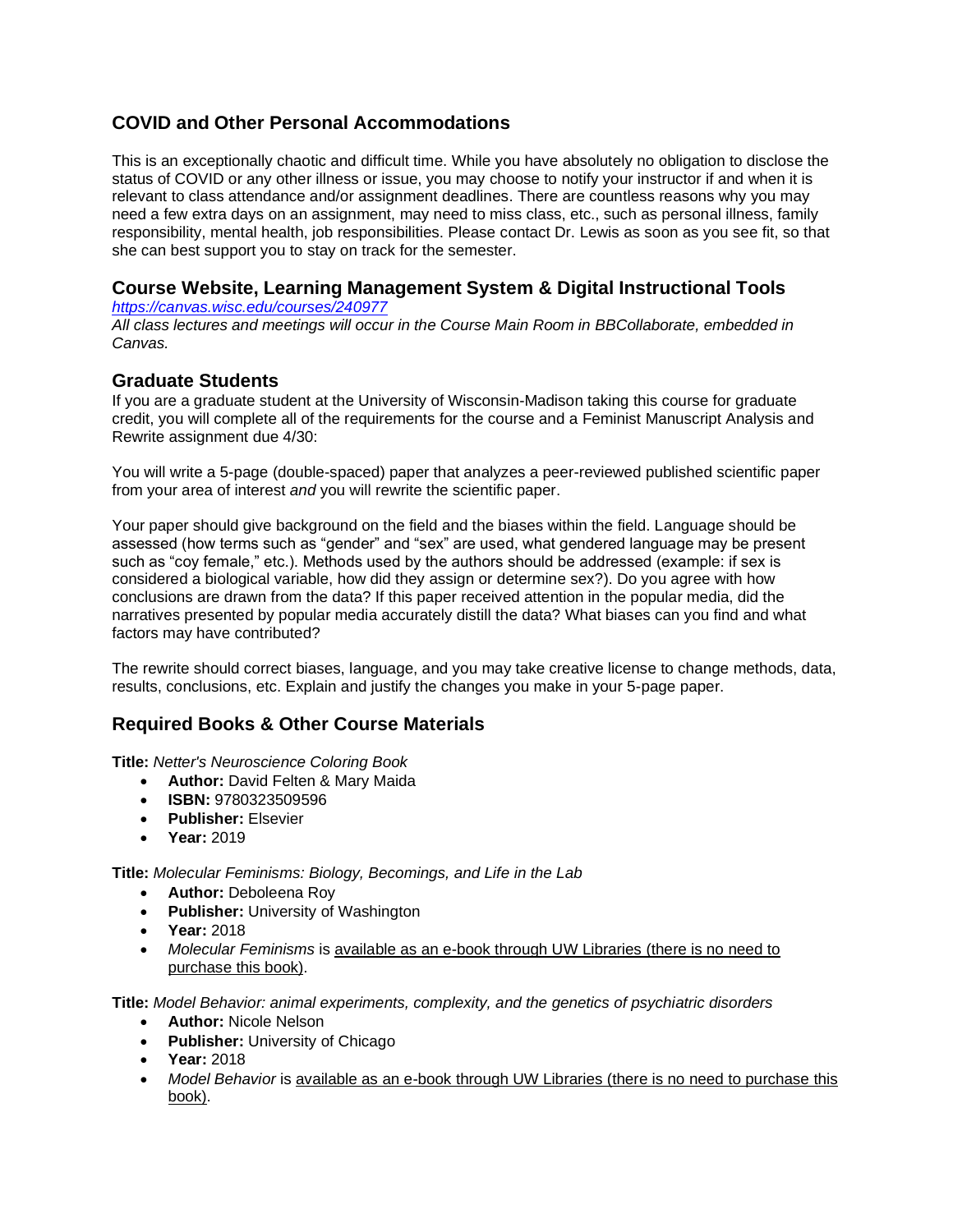#### **Other Materials: Coloring pencils**

**Book for Book Review Project:** You will be required to read one additional book that may or may not have e-book options available. The first reading assignment from this book is due March 9<sup>th</sup>. No more than 6 students may read the same book, so do not purchase the book before you have signed up! You must select which book you will read by 2/26 and sign up [here.](https://docs.google.com/spreadsheets/d/1xl_4EbRbEca_rH5-O_3Xfl0elYZ5cpIBnsBp7w9u0P0/edit?usp=sharing)

Book Review Options:

- Jordan-Young, R. (2010). *Brain Storm: The Flaws in the Science of Sex Differences.* Cambridge, MA; London: Harvard University Press.
- Fine, C., (2011). *Delusions of Gender.* New York; London: W. W. Norton.
- Fine, C., (2017). *Testosterone-Rex: Myths of Sex, Science, and Society*. New York; London: W. W. Norton
- Rippon, G. (2019). *Gender and Our Brains: How New Neuroscience Explodes the Myths of the Male and Female Minds*. New York: Vintage Books (Penguin Random House LLC).
- Jordan-Young, R., & Karkazis, K. (2019). *Testosterone: An Unauthorized Biography.* Cambridge, MA; London: Harvard University Press.
- Joel, D., & Vikhanski, L. (2019). *Gender Mosaic: Beyond the Myth of the Male and Female Brain*. New York; Boston; London: Little, Brown Spark.
- Rippon, G. (2019). *The Gendered Brain: The New Neuroscience That Shatters the Myth of the Female Brain.* Penguin Books.

Technology: Campus provides students with **technology quidelines and recommendations** for instruction. Students should consult these resources prior to the start of the semester.

# **Assignments**

*Assignments to be submitted on Canvas & are due Fridays at 11:59 PM (other than Assignments 1 & 4).*

#### *Netter's Neuroscience Coloring Book Assignments*

Netter's Neuroscience Coloring Book contains plates of brain and other neuro anatomy drawings, matched with descriptions of the structures and their functions. For each assigned plate, you need to read the descriptions and take your time making connections between the descriptions and the drawings. Then color the different labeled structures as indicated. Be sure to fill in the key that assigns the different colors to different structures. 31 of these plates are assigned for 3 points each. For the Canvas submission, upload a photo of each plate to Canvas. Finally, Quiz 2 will draw from these assignments.

Plates 1.1, 2.2, 2.3, 2.4 (due 2/5) Plates 2.5, 2.6 (due 2/12) Plates 2.7, 2.8, 2.9 (due 2/19) Plates 8.1, 8.2, 8.3 (due 2/26) Plates 8.4, 8.5, 8.6 (due 3/5) Plates 8.7, 8.8, 8.9 (due 3/12) Plates 8.10, 8.11 (due 3/19) Plates 8.12, 8.13, 8.14 (due 3/26) Plates 11.1, 11.2 (due 4/2) Plates 11.3, 11.4 (due 4/9) Plates 11.5, 11.6, 11.7, 11.8 (due 4/16)

#### *In addition to neuroanatomy assignments, there are 6 main assignments:*

- Assignment 1 Entry Survey & Orientation (due 1/27)
- Assignment 2 Identify earliest paper or publication that claims to demonstrate that "men and women have different sized brains" (due 2/19)
- Assignment 3 *The Female Brain* paper (due 3/12)
- Assignment 4 Group Teach Presentations (2/23, 2/25, or 3/25)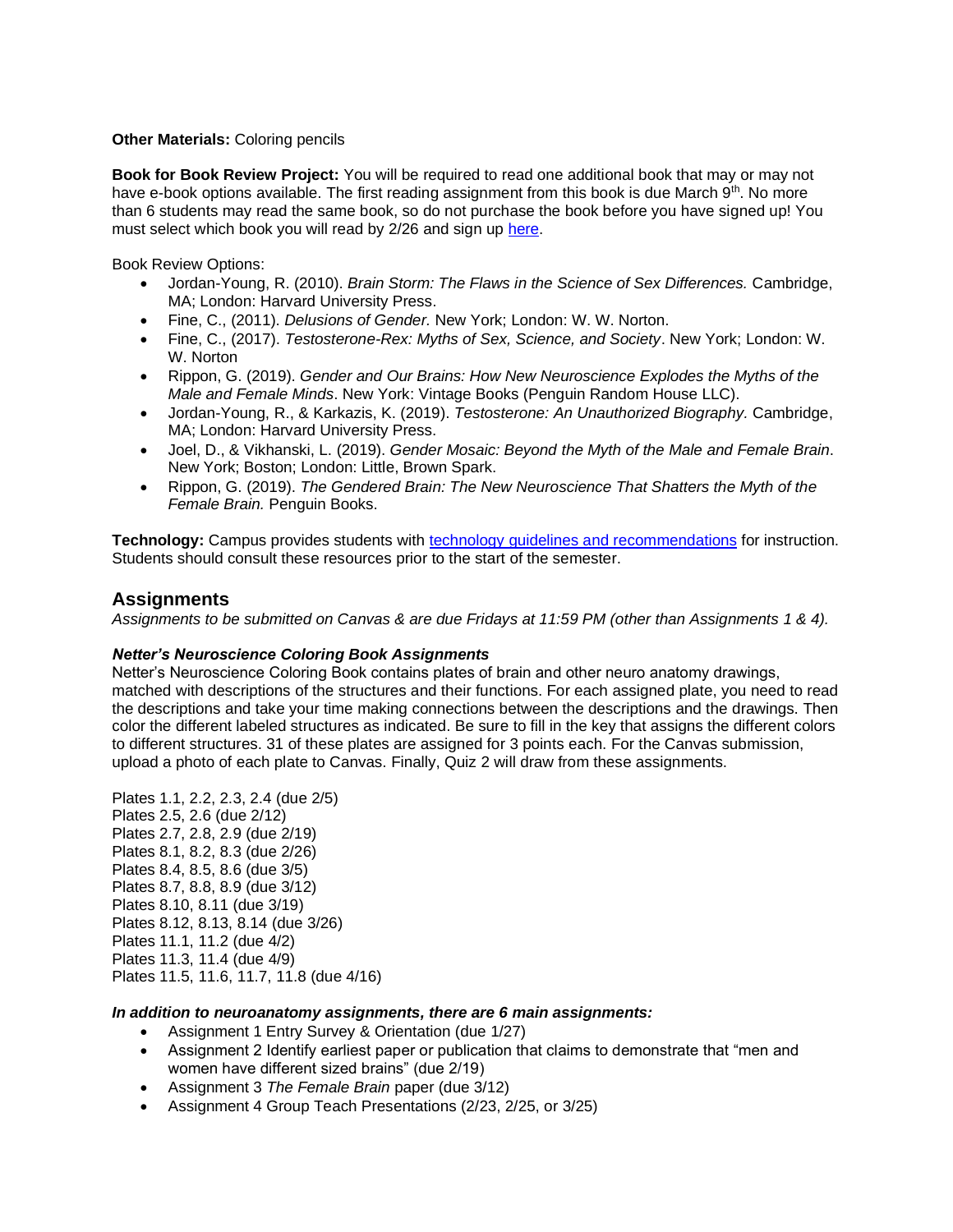- Assignment 5 Book Review (due 4/30)
- Assignment 6 Exit Survey (due 4/30)

*Assignment 1 Entry Survey & Assignment 6 Exit Survey* are short surveys at the beginning and end of the semester that will help your instructor understand your background for the class, your interests, and then what you enjoyed or found challenging during the semester. Due the first and last weeks of the semester, respectively.

#### *Assignment 2*

Find earliest paper or publication that claims to demonstrate that "men and women have different sized brains" (due 2/19). Upload PDF of paper, essay, etc. to assignment in Canvas, and include citation, written in APA format, in assignment comment box.

#### *Assignment 3*

*The Female Brain* paper (due 3/12)

List the gendered assumptions about brains present in the movie *The Female Brain*, then choose one to research. What data is this based on? Are the data accurately represented by statements made in this movie?

Format: informal list, followed by 3-page paper on the assumption you chose to research, cite at least 10 peer-reviewed, data-based scientific journal articles (reviews do not count, include both animal and human articles).

#### *Assignment 4 Group Teach Presentations:*

Groups of 5 students will present a scientific journal article during Module 2. Presentations should be approximately 20 minutes. Groups will contextualize the paper and present its content.

Presentation dates to choose from: 2/23, 2/25, 3/25

Sign up for presentations [here.](https://docs.google.com/spreadsheets/d/1zfG6tQNf2noUXc0_ta8ahyROLzR0X_HOCddBsONqi00/edit?usp=sharing) Each student is designated with a particular role in research and presentation. The roles are:

- Student 1 historical and social context of the paper
- Student 2 scientific background
- Student 3 methods
- Student 4 results
- Student 5 discussion

Group Teach Presentation Options (articles with presentation dates):

- (Tues 2/23) Dekaban, A. S., & Sadowsky, D., 1978, *Annals of Neurology,* "Changes in brain weights during the span of human life: Relation of brain weights to body heights and body weights."
- (Tues 2/23) Gur et al., 2002, *Cerebral Cortex,* "Sex Differences in Temporo-limbic and Frontal Brain Volumes of Healthy Adults"
- (Thurs 2/25) Gur et al., 1999, J Neurosci, "Sex Differences in Brain Gray and White Matter in Healthy Young Adults: Correlations with Cognitive Performance"
- (Thurs 2/25) Haier et al., 2005, *NeuroImage*, "The Neuroanatomy of General Intelligence: Sex Matters"
- (Thurs 2/25) Witelson et al., 2006, *Brain*, "Intelligence and brain size in 100 postmortem brains: sex, lateralization and age factors"
- (Thurs 3/25) LeVay, S., 1991, *Science*, "A Difference in Hypothalamic Structure Between Heterosexual and Homosexual Men"
- (Thurs 3/25) Zhou et al., 1995, *Nature*, "A sex difference in the human brain and its relation to transsexuality"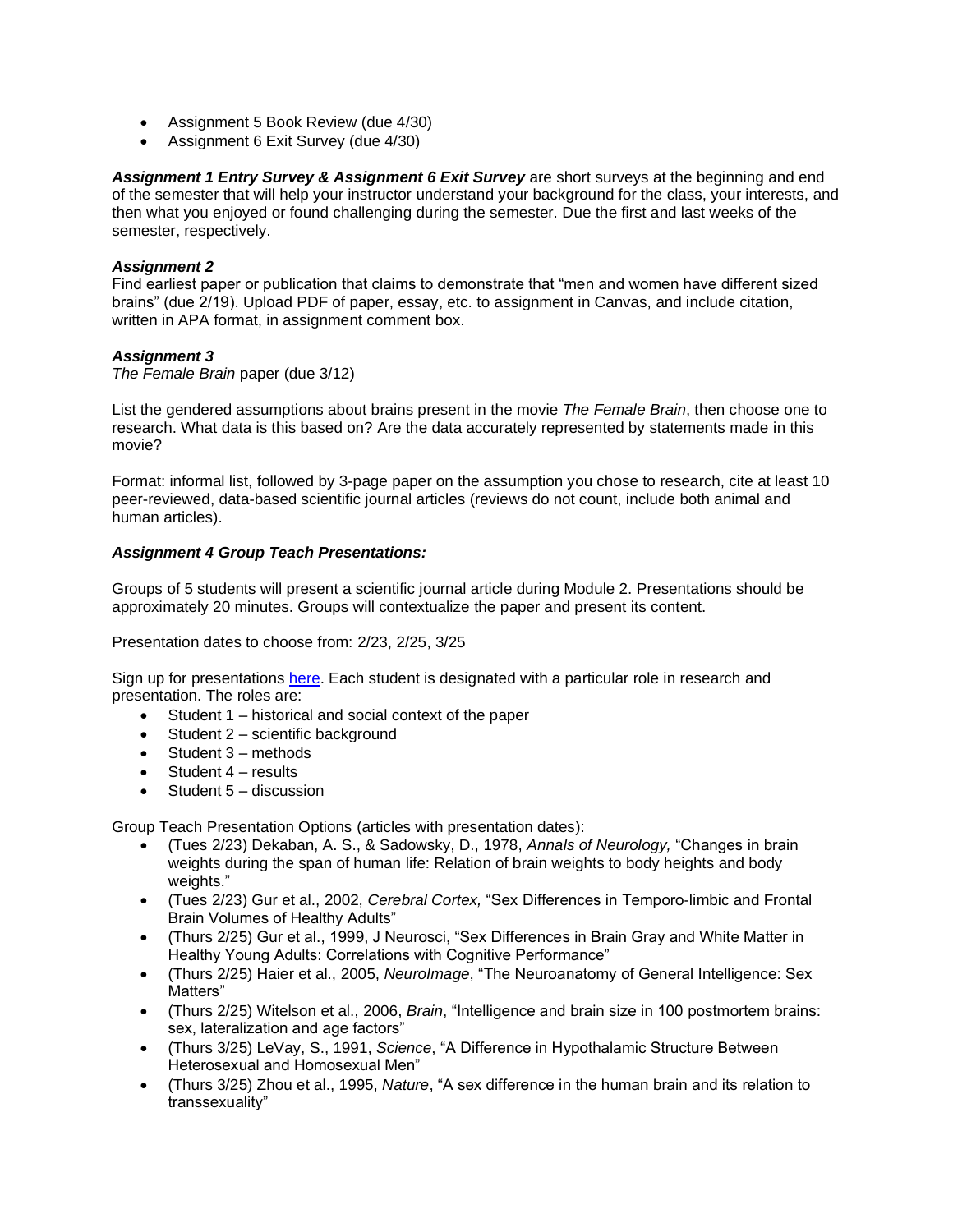• (Thurs 3/25) Taziaux et al., 2016, *J Clinical Endocrinology and Metabolism*, Kisspeptin Expression in the Human Infundibular Nucleus in Relation to Sex, Gender Identity, and Sexual **Orientation** 

#### *Assignment 5 Book Review*

A book review tells you what a book is about, as well as what the book is trying to do. It summarizes the content, and also analyzes the book and includes your reactions to it.

Deadlines:

2/26 Select book [\(Sign-Up Sheet\)](https://docs.google.com/spreadsheets/d/1xl_4EbRbEca_rH5-O_3Xfl0elYZ5cpIBnsBp7w9u0P0/edit?usp=sharing) 3/9 Read Chunk 1 3/11 Read Chunk 2, small group meetings during class time 4/6 Read Chunk 3 4/8 Read Chunk 4, small group meetings during class time 4/30 Book Review Due

Your book review should have the following components:

- 1) Introduction (1-2 paragraphs)
	- a) Bibliographic information (author, title, publication information)
	- b) Brief overview of theme, purpose, and your evaluation
- 2) Content summary (2 pages)
	- a) Brief summary of key points of each chapter
	- b) Paraphrase info but use short quotes as appropriate
- 3) Evaluation and conclusion (1 page)
	- a) Share your opinion about the book

#### While reading the book, consider:

What are the authors goals with this book? What are the books main points? What evidence is provided to support these points? Is the book well written? Who would benefit from or enjoy reading this book?

Book Review [Sign-Up Sheet](https://docs.google.com/spreadsheets/d/1xl_4EbRbEca_rH5-O_3Xfl0elYZ5cpIBnsBp7w9u0P0/edit?usp=sharing)

Book Review Options:

- Jordan-Young, R. (2010). *Brain Storm: The Flaws in the Science of Sex Differences.* Cambridge, MA; London: Harvard University Press.
- Fine, C., (2011). *Delusions of Gender.* New York; London: W. W. Norton.
- Fine, C., (2017). *Testosterone-Rex: Myths of Sex, Science, and Society*. New York; London: W. W. Norton
- Rippon, G. (2019). *Gender and Our Brains: How New Neuroscience Explodes the Myths of the Male and Female Minds*. New York: Vintage Books (Penguin Random House LLC).
- Jordan-Young, R., & Karkazis, K. (2019). *Testosterone: An Unauthorized Biography.* Cambridge, MA; London: Harvard University Press.
- Joel, D., & Vikhanski, L. (2019). *Gender Mosaic: Beyond the Myth of the Male and Female Brain*. New York; Boston; London: Little, Brown Spark.
- Rippon, G. (2019). *The Gendered Brain: The New Neuroscience That Shatters the Myth of the Female Brain.* Penguin Books.

#### **Quizzes**

*Quizzes are due Mondays at 11:59 PM*

- Quiz 1 Identifying Problematic Language in *Neuroscience* (textbook) + 200 word response (due 2/15)
- Quiz 2 Neuroanatomy & Neuro Basics (due 4/5)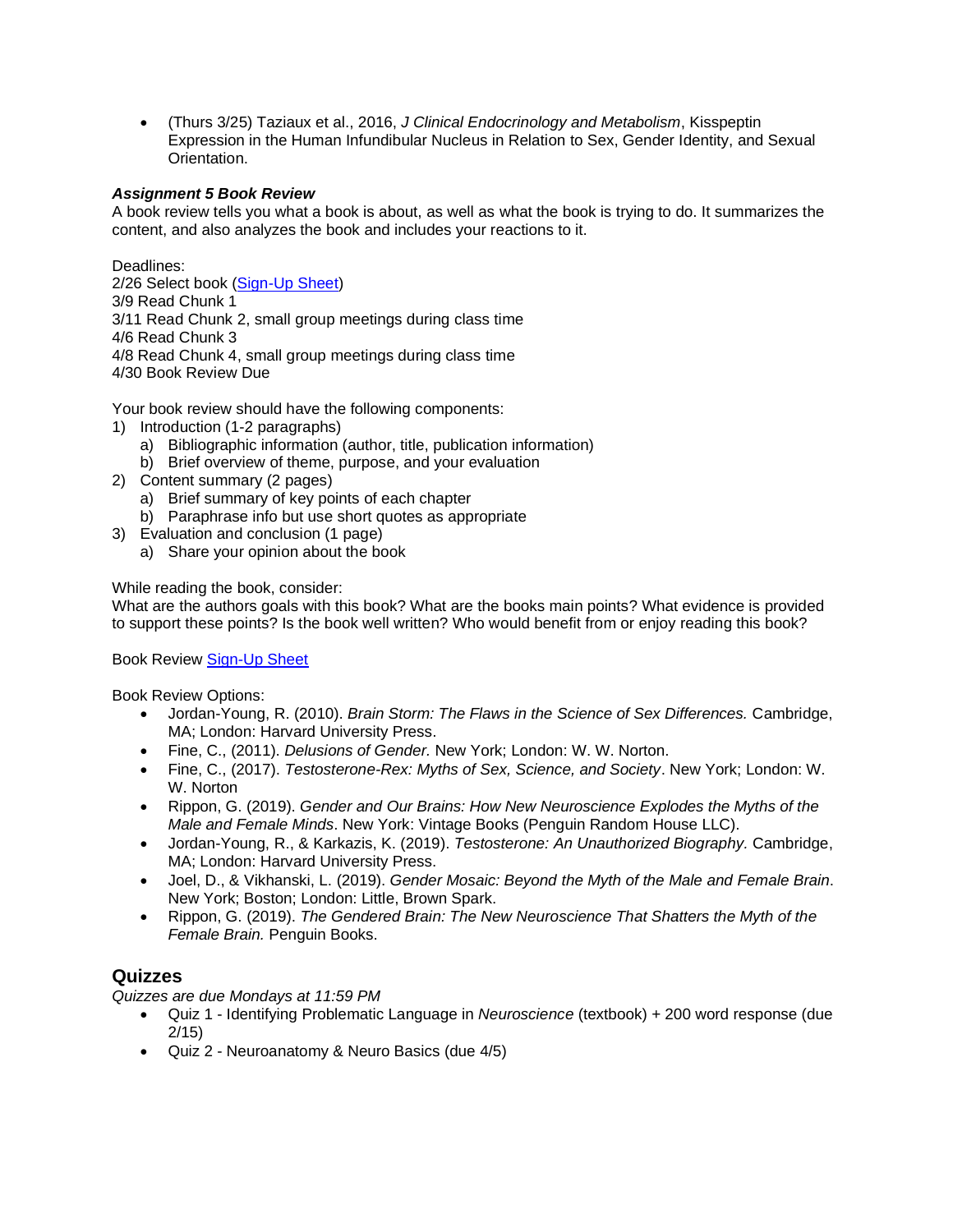# **Privacy of Student Information & Digital Tools: Teaching & Learning Analytics & Proctoring Statement**

The privacy and security of faculty, staff and students' personal information is a top priority for UW-Madison. The university carefully reviews and vets all campus-supported digital tools used to support teaching and learning, to help support success through [learning analytics,](https://teachlearn.provost.wisc.edu/learning-analytics/) and to enable proctoring capabilities. UW-Madison takes necessary steps to ensure that the providers of such tools prioritize proper handling of sensitive data in alignment with FERPA, industry standards and best practices. Under the Family Educational Rights and Privacy Act (FERPA which protects the privacy of student education records), student consent is not required for the university to share with school officials those student education records necessary for carrying out those university functions in which they have legitimate educational interest. 34 CFR 99.31(a)(1)(i)(B). FERPA specifically allows universities to designate vendors such as digital tool providers as school officials, and accordingly to share with them personally identifiable information from student education records if they perform appropriate services for the university and are subject to all applicable requirements governing the use, disclosure and protection of student data.

# **Privacy of Student Records & the Use of Audio Recorded Lectures**

See information about [privacy of student records and the usage of audio-recorded lectures.](https://instructionalcontinuity.wisc.edu/2020/04/03/privacy-of-student-records-and-the-usage-of-audio-recorded-lectures/) Lecture materials and recordings for this course are protected intellectual property at UW-Madison. Students in this course may use the materials and recordings for their personal use related to participation in this class. Students may also take notes solely for their personal use. If a lecture is not already recorded, you are not authorized to record my lectures without my permission unless you are considered by the university to be a qualified student with a disability requiring accommodation. [Regent Policy Document 4-1] Students may not copy or have lecture materials and recordings outside of class, including posting on internet sites or selling to commercial entities. Students are also prohibited from providing or selling their personal notes to anyone else or being paid for taking notes by any person or commercial firm without the instructor's express written permission. Unauthorized use of these copyrighted lecture materials and recordings constitutes copyright infringement and may be addressed under the university's policies, UWS Chapters 14 and 17, governing student academic and non-academic misconduct.

# **Campus Resources**

- [University Health Services](https://www.uhs.wisc.edu/)
- [Undergraduate Academic Advising and Career Services](https://advising.wisc.edu/)
- [Office of the Registrar](https://registrar.wisc.edu/)
- [Office of Student Financial Aid](https://financialaid.wisc.edu/)
- [Dean of Students Office](https://doso.students.wisc.edu/)

# **Course Evaluations**

Students will be provided with an opportunity to evaluate this course and your learning experience. Student participation is an integral component of this course, and your confidential feedback is important to me. I strongly encourage you to participate in the course evaluation.

#### **Exit Survey**

There will be an exit survey for Assignment 6, where you can share your thoughts on the class with your instructor.

#### **Digital Course Evaluation (AEFIS)**

UW-Madison now uses an online course evaluation survey tool, [AEFIS.](https://kb.wisc.edu/luwmad/page.php?id=81069) In most instances, you will receive an official email two weeks prior to the end of the semester when your course evaluation is available. You will receive a link to log into the course evaluation with your NetID where you can complete the evaluation and submit it, anonymously. Your participation is an integral component of this course, and your feedback is important to me. I strongly encourage you to participate in the course evaluation.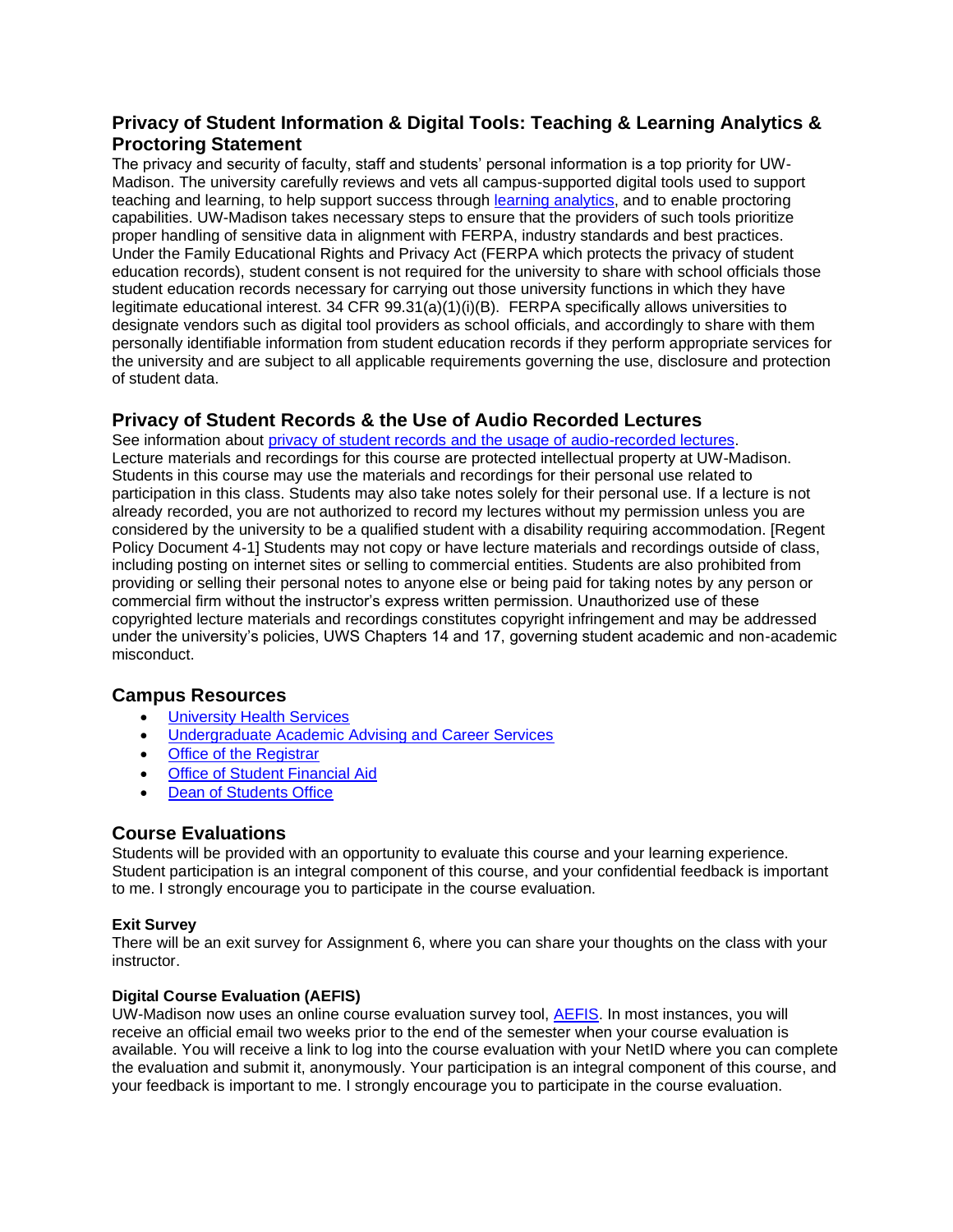## **Students' Rules, [Rights & Responsibilities](https://guide.wisc.edu/undergraduate/#rulesrightsandresponsibilitiestext)**

During the global COVID-19 pandemic, we must prioritize our collective health and safety to keep ourselves, our campus, and our community safe. As a university community, we must work together to prevent the spread of the virus and to promote the collective health and welfare of our campus and surrounding community.

# **UW-Madison [Badger Pledge](https://smartrestart.wisc.edu/badgerpledge/)**

## **[Campus Guidance on the use of Face Coverings](https://d1cjb8q1w2lzm7.cloudfront.net/wp-content/uploads/sites/22/2020/06/Cloth-face-cover-guidance-06-22-20-final.pdf)**

This course meets remotely and does not require any campus visits.

## **Quarantine or Isolation Due to COVID-19**

Student should continually monitor themselves for COVID-19 symptoms and get [tested](https://www.uhs.wisc.edu/medical/testing/) for the virus if they have symptoms or have been in close contact with someone with COVID-19. Student should reach out to instructors as soon as possible if they become ill or need to isolate or quarantine, in order to make alternate plans for how to proceed with the course. Students are strongly encouraged to communicate with their Instructor concerning their illness and the anticipated extent of their absence from the course (either in-person or remote). The instructor will work with the student to provide alternative ways to complete the course work.

## **Diversity & Inclusion Statement**

[Diversity](https://diversity.wisc.edu/) is a source of strength, creativity, and innovation for UW-Madison. We value the contributions of each person and respect the profound ways their identity, culture, background, experience, status, abilities, and opinion enrich the university community. We commit ourselves to the pursuit of excellence in teaching, research, outreach, and diversity as inextricably linked goals. The University of Wisconsin-Madison fulfills its public mission by creating a welcoming and inclusive community for people from every background – people who as students, faculty, and staff serve Wisconsin and the world.

# **Academic Integrity Statement**

By virtue of enrollment, each student agrees to uphold the high academic standards of the University of Wisconsin-Madison; academic misconduct is behavior that negatively impacts the integrity of the institution. Cheating, fabrication, plagiarism, unauthorized collaboration, and helping others commit these previously listed acts are examples of misconduct which may result in disciplinary action. Examples of disciplinary action include, but is not limited to, failure on the assignment/course, written reprimand, disciplinary probation, suspension, or expulsion.

#### **Accommodations for Students with Disabilities Statement**

The University of Wisconsin-Madison supports the right of all enrolled students to a full and equal educational opportunity. The Americans with Disabilities Act (ADA), Wisconsin State Statute (36.12), and UW-Madison policy (Faculty Document 1071) require that students with disabilities be reasonably accommodated in instruction and campus life. Reasonable accommodations for students with disabilities is a shared faculty and student responsibility. Students are expected to inform faculty [me] of their need for instructional accommodations by the end of the third week of the semester, or as soon as possible after a disability has been incurred or recognized. Faculty [I], will work either directly with the student [you] or in coordination with the McBurney Center to identify and provide reasonable instructional accommodations. Disability information, including instructional accommodations as part of a student's educational record, is confidential and protected under FERPA. (See: [McBurney Disability Resource](https://mcburney.wisc.edu/)  [Center\)](https://mcburney.wisc.edu/)

# **Academic Calendar & Religious Observances**

See:<https://secfac.wisc.edu/academic-calendar/#religious-observances>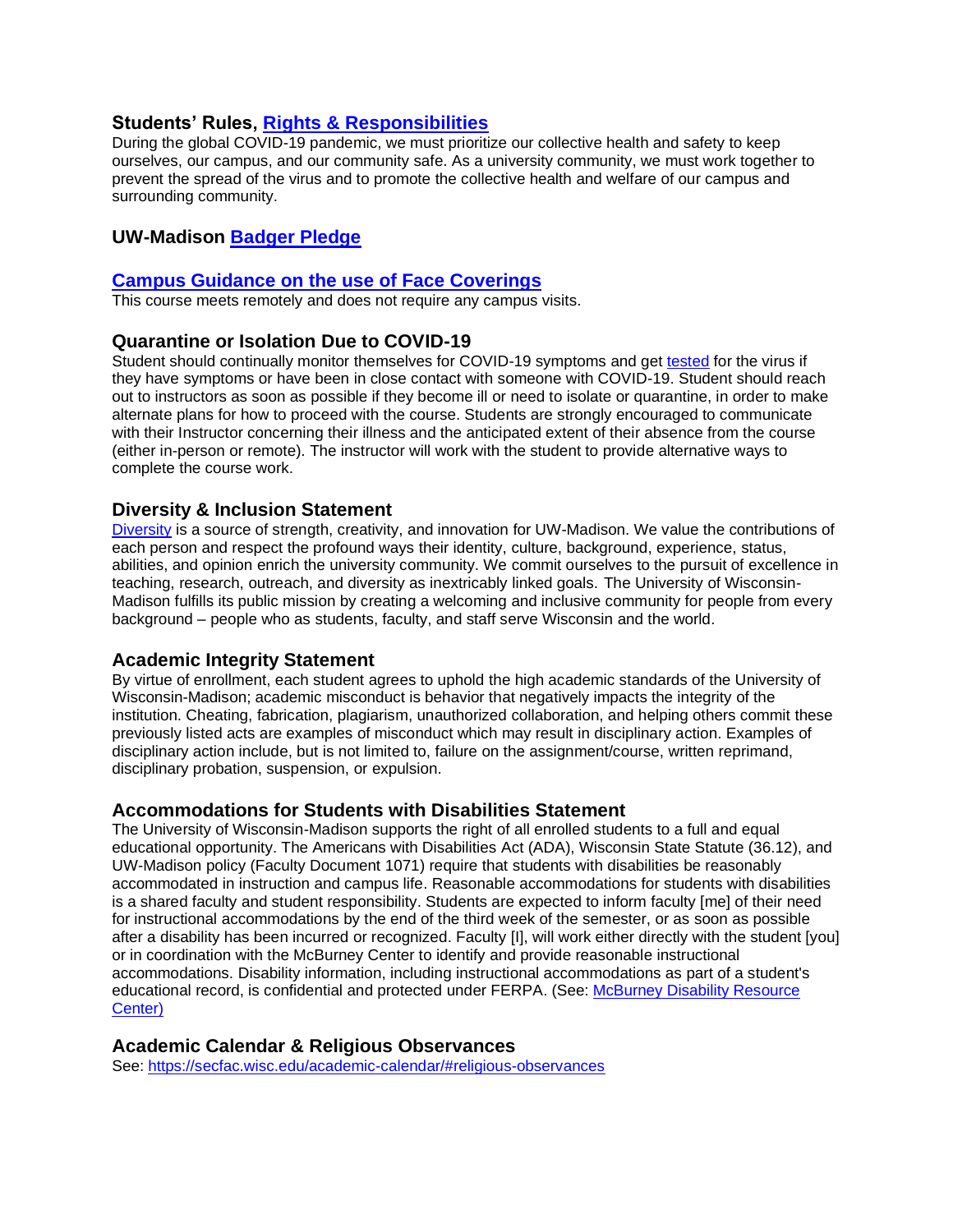# **Class Content and Conversations**

#### **Content Warning**

In this class, there may be occasional readings that make disturbing and/or offensive claims about race, gender, sex, and/or sexuality. Reading these does not imply that we agree with the statements. Rather, by reading 19<sup>th</sup> century texts that make claims about race and gender, we can contextualize subsequent scientific claims. Likewise, by reading more recent scientific articles that make claims about biological underpinnings of sex, gender, and/or sexuality, we can evaluate their methods and results, as well as the paradigm they're written within. Reading articles that engage in pathologization can be difficult. The readings in this class are more than scientific articles—the topics in this class are of a highly personal nature.

# **Class Conversations and Discussions:**

In our interactions we…

- Presume positive intentions of your classmates.
- Approach disagreement with curiosity.
- Engage respectfully.

Our presentations, conversations, and discussions will be…

- Focused on the texts at hand and any prompts when applicable.
- In interest of moving the discussion forward, building on others' ideas.
- Focused on deepening collective understanding through inquiry, critical questions, and evidence.

# **Weekly Rhythm**

|                                                                   | <b>Monday</b>                                                              | <b>Tuesday</b>                       | Wednesday | <b>Thursday</b>                      | <b>Friday</b>                        |
|-------------------------------------------------------------------|----------------------------------------------------------------------------|--------------------------------------|-----------|--------------------------------------|--------------------------------------|
| <b>Lecture</b>                                                    |                                                                            | <b>BBCollaborate</b><br>5:30-6:45 PM |           | <b>BBCollaborate</b><br>5:30-6:45 PM |                                      |
| <b>Office Hours</b>                                               |                                                                            | <b>BBCollaborate</b><br>2:30-3:30 PM |           | <b>BBCollaborate</b><br>2:30-3:30 PM |                                      |
| <b>Readings</b>                                                   | Complete before Tuesday<br>Complete before Thursday<br>lecture<br>lecture  |                                      |           |                                      |                                      |
| <b>Netter's Anatomy</b><br><b>Assignments</b>                     | Work on throughout the week                                                |                                      |           |                                      | <b>Due</b><br>Fridays at<br>11:59 PM |
| <b>Assignment 4</b><br><b>Group Teach</b><br><b>Presentations</b> |                                                                            | In lecture on<br>assigned day        |           | In lecture on<br>assigned day        |                                      |
|                                                                   | Work on throughout the semester                                            |                                      |           |                                      |                                      |
| <b>Writing &amp; Other</b><br><b>Assignments</b>                  | Work on throughout the semester                                            |                                      |           |                                      | Due<br>Fridays at<br>11:59 PM        |
| Quizzes                                                           | 2 Quizzes<br>Due<br>Study for during preceding week<br>Mondays<br>11:59 PM |                                      |           |                                      |                                      |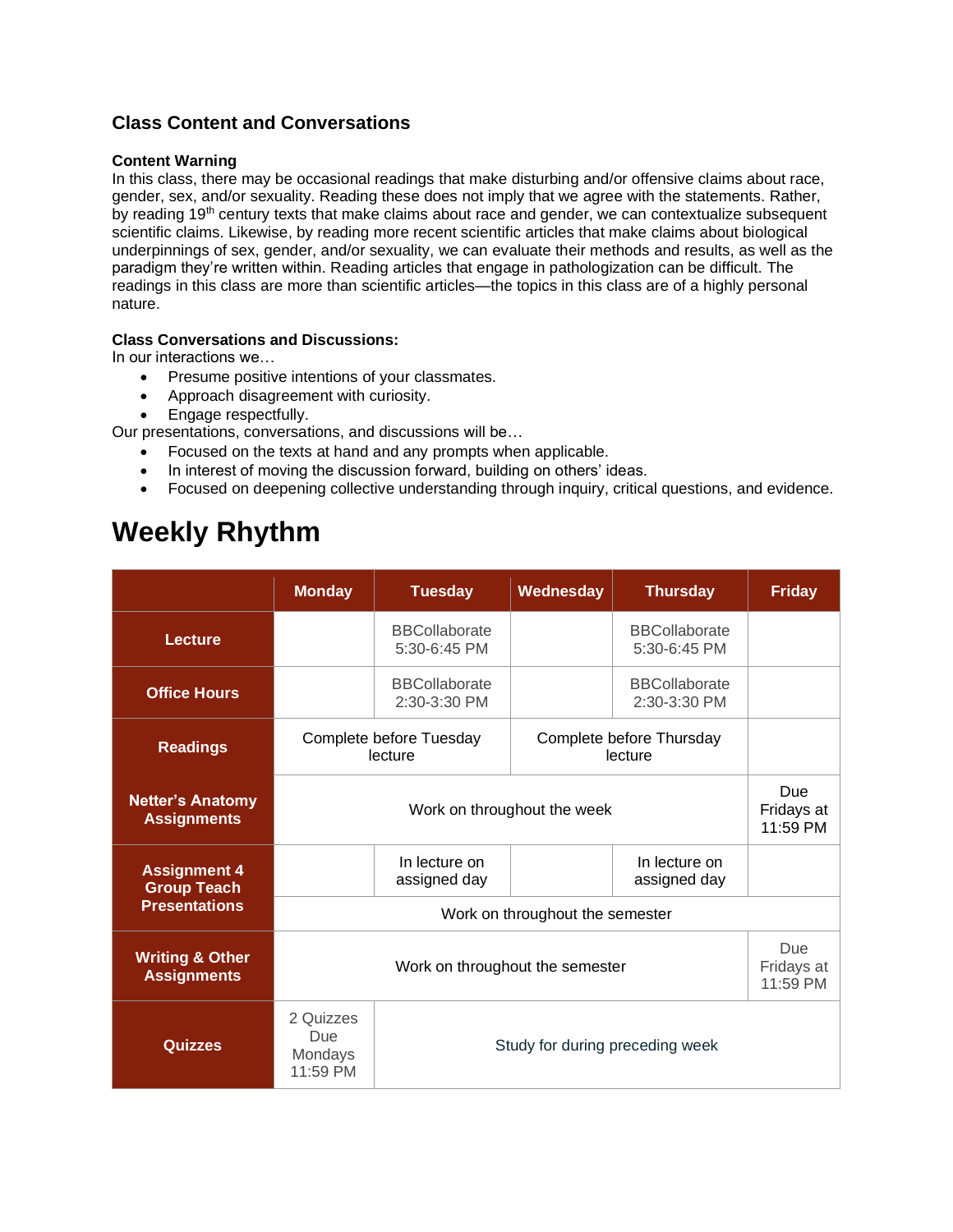# **Course Schedule**

**Class meets Tuesdays & Thursdays 5:30-6:45 PM Office Hours Tuesdays & Thursdays 2:30-3:30 PM Assignments are due Fridays 11:59 pm (except Assignment 1, due Wednesday 1/27) Quizzes are due Mondays 11:59 PM**

# **Module 1 Bringing Feminist Perspectives into the Lab**

**Week 1 Jan 25**

**Tuesday 1/26**

**Office Hours 2:30-3:30 on BBCollaborate**

**In Class 5:30-6:45 on BBCollaborate:** Course introduction & orientation, syllabus & assignment review; Listen to part of *This American Life*[, Testosterone episode](https://www.thisamericanlife.org/220/testosterone) (0:00-32:26)

**Readings due 1/26:**

(1) [Eight things you need to know about sex, gender, brains, and behavior:](http://sfonline.barnard.edu/neurogenderings/eight-things-you-need-to-know-about-sex-gender-brains-and-behavior-a-guide-for-academics-journalists-parents-gender-diversity-advocates-social-justice-warriors-tweeters-facebookers-and-ever/) a guide for academics, [journalists, parents, gender diversity advocates, social justice warriors, tweeters, facebookers,](http://sfonline.barnard.edu/neurogenderings/eight-things-you-need-to-know-about-sex-gender-brains-and-behavior-a-guide-for-academics-journalists-parents-gender-diversity-advocates-social-justice-warriors-tweeters-facebookers-and-ever/)  [and everyone else](http://sfonline.barnard.edu/neurogenderings/eight-things-you-need-to-know-about-sex-gender-brains-and-behavior-a-guide-for-academics-journalists-parents-gender-diversity-advocates-social-justice-warriors-tweeters-facebookers-and-ever/) by Cordelia Fine, Daphna Joel, and Gina Rippon

# **Wednesday 1/27**

**Assignments due 1/27 11:59 PM:** 

• Assignment 1 Entry Survey & Orientation

# **Thursday 1/28**

## **Office Hours 2:30-3:30 on BBCollaborate**

**In Class 5:30-6:45 on BBCollaborate:** Lecture on history & general background; Discuss podcast and *Cerebrum* back-and-forth (Prepare to discuss: What assumptions are made about testosterone in the podcast? Are these assumptions you've heard or read elsewhere in the past? Do Cahill's arguments align with narratives you've heard before? What about Fine et al.'s objections?)

## **Readings due 1/28:**

- (1) Finish *This American Life*[, Testosterone episode](https://www.thisamericanlife.org/220/testosterone) (32:49-58:22)
- (2) Cahill, L., 2014, *Cerebrum*, "Equal  $\neq$  [The Same: Sex Differences in the Human Brain"](https://www.dana.org/article/equal-%e2%89%a0-the-same-sex-differences-in-the-human-brain/)
- (3) Fine, C., Joel, D., Jordan-Young, R., Kaiser, A., & Rippon, G., 2014, *Cerebrum*, ["Reaction to](https://dana.org/article/reaction-to-equal-%e2%89%a0-the-same-sex-differences-in-the-human-brain/)  'Equal  $\neq$  The Same: Sex Differences in the Human Brain,"

# **Friday 1/29**

#### **Assignments due 1/29 11:59 PM:**

- [Sign up for presentations](https://docs.google.com/spreadsheets/d/1zfG6tQNf2noUXc0_ta8ahyROLzR0X_HOCddBsONqi00/edit?usp=sharing)
- *Optional (5 points extra credit)* [Sign up for Week 2 Meeting](https://docs.google.com/spreadsheets/d/1i3IRz4MxNnxOFoiAWkH_ThN8qhlvPnKBHhj14Od8q6g/edit?usp=sharing) with Dr. Lewis one-on-one in office hours

# **Week 2 Feb 1**

# **Tuesday 2/2**

**Office Hours 2:30-3:30 on BBCollaborate** will be used for optional extra credit meetings, sign up in advance:

**In Class 5:30-6:45 on BBCollaborate:** History & general background; Discuss readings; Presentation groups meet at the end of class

**Readings due 2/2:**

(1) Roy, D. (2018). [Introduction: Stolonic Strategies.](http://www.jstor.org/stable/j.ctvbtzktk.4) In *Molecular Feminisms: Biology, Becomings, and Life in the Lab* (pp. 3-32). Seattle: University of Washington Press.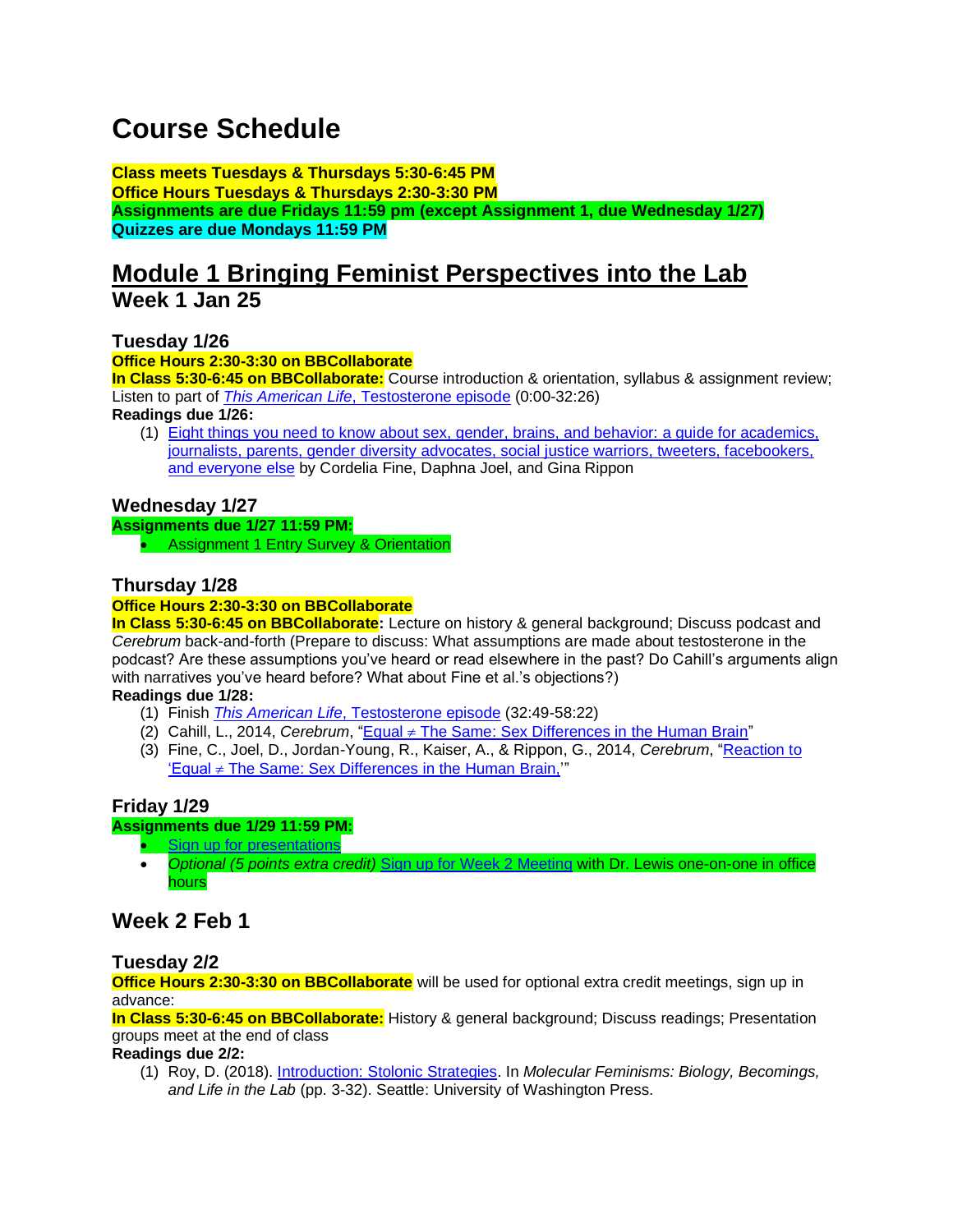(2) Roy, D. (2018)[. Chapter 1 Biophilosophies of Becoming.](http://www.jstor.org/stable/j.ctvbtzktk.5) In *Molecular Feminisms: Biology, Becomings, and Life in the Lab* (pp. 33-56). Seattle: University of Washington Press.

## **Thursday 2/4**

**Office Hours 2:30-3:30 on BBCollaborate** will be used for optional extra credit meetings, sign up in advance

**In Class 5:30-6:45 on BBCollaborate:** Neuro Basics (types: molecular neuroscience, cellular neuroscience, systems neuroscience, behavioral neuroscience, cognitive neuroscience); Activity: Excerpt of *Neuroscience* rewrite; Presentation groups meet at the end of class

#### **Reading due 2/4:**

- (1) Roy, D. (2018)[. Chapter 2 Microphysiologies of Desire.](http://www.jstor.org/stable/j.ctvbtzktk.6) In *Molecular Feminisms: Biology, Becomings, and Life in the Lab* (pp. 57-89). Seattle: University of Washington Press.
- (2) Roy, D. (2018)[. Chapter 3 Bacterial Lives: Sex, Gender, and the Lust for Writing.](http://www.jstor.org/stable/j.ctvbtzktk.7) In *Molecular Feminisms: Biology, Becomings, and Life in the Lab* (pp. 90-127). Seattle: University of Washington Press.

## **Friday 2/5**

**Friday 2/5 2:30-3:40 on BBCollaborate:** Optional extra credit meetings, sign up in advance **Assignments due 2/5 11:59 PM:**

• Netter's Neuroscience Coloring Book Plate 1.1, 2.2, 2.3, 2.4

# **Week 3 Feb 8**

#### **Tuesday 2/9**

#### **Office Hours 2:30-3:30 on BBCollaborate**

**In Class 5:30-6:45 on BBCollaborate:** Neuro Basics (types: molecular neuroscience, cellular neuroscience, systems neuroscience, behavioral neuroscience, cognitive neuroscience); Discuss readings; Presentation groups meet at the end of class **Readings due 2/9:**

(1) Roy, D. (2018)[. Chapter 4 Should Feminists Clone?: And If So, How?](http://www.jstor.org/stable/j.ctvbtzktk.8) In *Molecular Feminisms: Biology, Becomings, and Life in the Lab* (pp. 128-159). Seattle: University of Washington Press.

- (2) Roy, D. (2018)[. Chapter 5 In Vitro Incubations.](http://www.jstor.org/stable/j.ctvbtzktk.9) In *Molecular Feminisms: Biology, Becomings, and Life in the Lab* (pp. 160-201). Seattle: University of Washington Press.
- (3) Roy, D. (2018)[. Conclusion: Science in Our Backyards.](http://www.jstor.org/stable/j.ctvbtzktk.10) In *Molecular Feminisms: Biology, Becomings, and Life in the Lab* (pp. 202-206). Seattle: University of Washington Press.

# **Thursday 2/11**

#### **Office Hours 2:30-3:30 on BBCollaborate**

**In Class 5:30-6:45 on BBCollaborate:** Screening of *The Female Brain* (1h38min) – Assignment 3 follows this screening (due 3/12)

**Recommended Readings (commentary on the book this movie is based on) for 2/11:** 

- (1) [https://www.nytimes.com/2006/09/10/books/review/Henig.t.html?\\_r=1](https://www.nytimes.com/2006/09/10/books/review/Henig.t.html?_r=1)
- (2) [https://www.washingtonpost.com/wp-dyn/content/article/2006/08/18/AR2006081800429\\_pf.html](https://www.washingtonpost.com/wp-dyn/content/article/2006/08/18/AR2006081800429_pf.html)
- (3) <https://www.nature.com/articles/443634a.pdf>

# **Friday 2/12**

**Assignments due 2/12 11:59 PM:**

• Netter's Neuroscience Coloring Book Plates 2.5, 2.6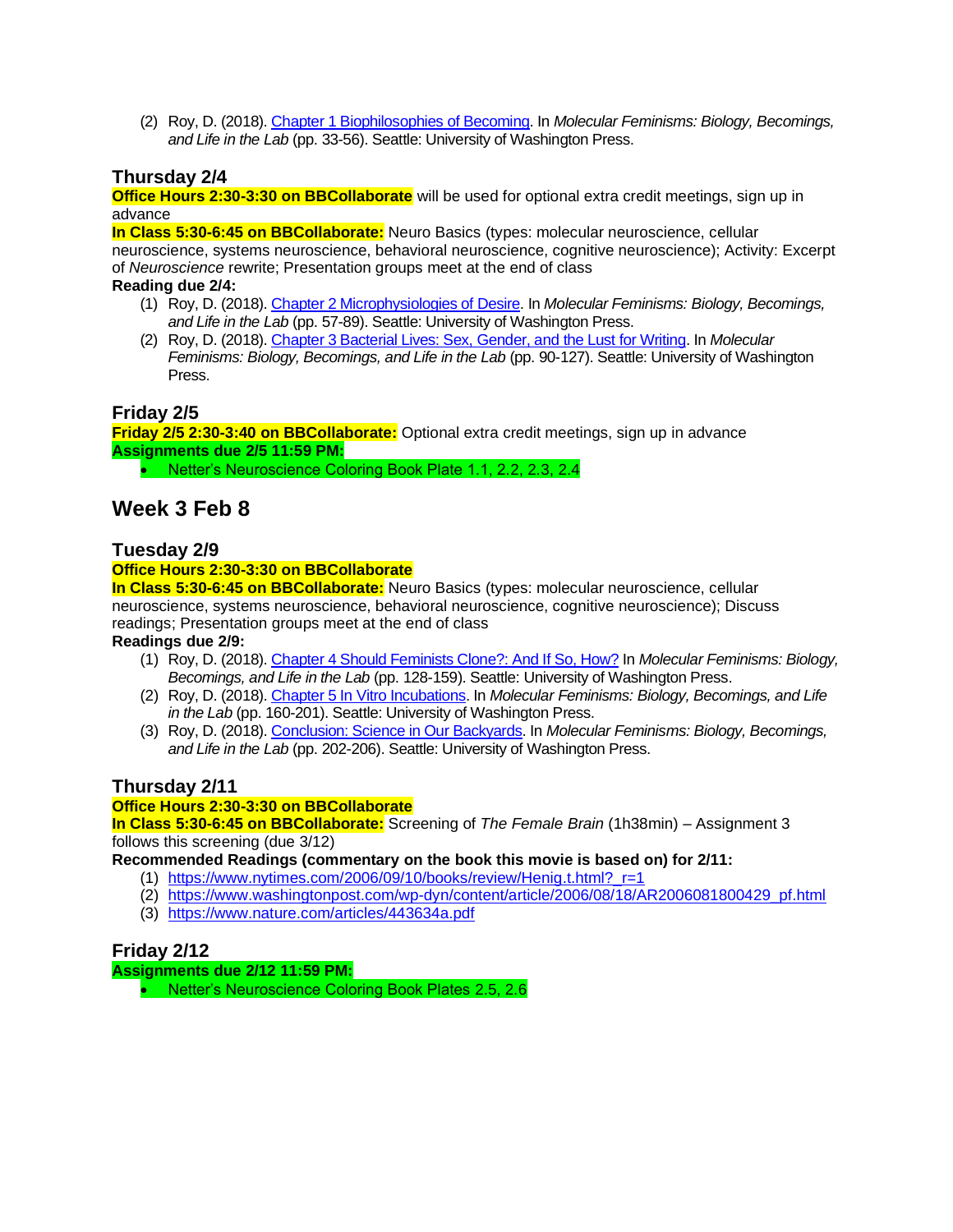# **Module 2a Neuro Narratives & NeuroGenderings Week 4 Feb 15**

## **Monday 2/15 Quiz 1 due Monday 2/15 11:59 PM**

# **Tuesday 2/16**

## **Office Hours 2:30-3:30 on BBCollaborate**

**In Class 5:30-6:45 on BBCollaborate:** Lecture; Presentation groups meet at the end of class **Readings due 2/16:**

- (1) Content Warning: This reading contains disturbing statements about race, ethnicity, gender, and sex. We are reading this chapter to contextualize the idea that "men and women have different brains." You are **not** required to read this chapter in entirety. The goal of this reading assignment is to get an idea for what Darwin wrote in a book that has been influential. Be sure to read the paragraph on page 311 that begins "The chief distinction. . . ". Darwin, C., 1871, *[The Descent of](http://darwin-online.org.uk/converted/pdf/1871_Descent_F942.2.pdf)  Man*[, pages 301-338](http://darwin-online.org.uk/converted/pdf/1871_Descent_F942.2.pdf)
- (2) Romanes, G., 1887, *Popular Science Monthly*, ["Mental Differences of Men and Women"](https://en.wikisource.org/wiki/Popular_Science_Monthly/Volume_31/July_1887/Mental_Differences_of_Men_and_Women)

# **Thursday 2/18**

## **Office Hours 2:30-3:30 on BBCollaborate**

**In Class 5:30-6:45 on BBCollaborate:** Lecture; Presentation groups meet at the end of class **Readings due 2/18:**

- (1) Jordan-Young, R., Grossi, G., & Rippon, G., 2019, S&F Online, ["Introduction: Fifty Shades of](http://sfonline.barnard.edu/neurogenderings/introduction-fifty-shades-of-grey-matter/)  [Grey Matter"](http://sfonline.barnard.edu/neurogenderings/introduction-fifty-shades-of-grey-matter/)
- (2) Bryant, K., Grossi, G., & Kaiser, A., 2019, S&F Online, ["Feminist Interventions on the Sex/Gender](http://sfonline.barnard.edu/neurogenderings/feminist-interventions-on-the-sex-gender-question-in-neuroimaging-research/)  [question in Neuroimaging Research"](http://sfonline.barnard.edu/neurogenderings/feminist-interventions-on-the-sex-gender-question-in-neuroimaging-research/)

# **Friday 2/19**

#### **Assignments due 2/19 11:59 PM:**

- Netter's Neuroscience Coloring Book Plates 2.7, 2.8, 2.9
- Assignment 2 Identify earliest publication stating that men and women have different sized brains based on data presented

# **Week 5 Feb 22**

# **Tuesday 2/23**

#### **Office Hours 2:30-3:30 on BBCollaborate**

**In Class 5:30-6:45 on BBCollaborate:** Two Assignment 4 Group Teach Presentations; Share Assignment 3 Findings with the class

**Readings due 2/23:**

- (1) Dekaban, A. S., & Sadowsky, D., 1978, *Annals of Neurology,* "Changes in brain weights during the span of human life: Relation of brain weights to body heights and body weights."
- (2) Gur et al., 2002, *Cerebral Cortex,* "Sex Differences in Temporo-limbic and Frontal Brain Volumes of Healthy Adults"

# **Thursday 2/25**

#### **Office Hours 2:30-3:30 on BBCollaborate**

# **In Class 5:30-6:45 on BBCollaborate:** Three Assignment 4 Group Teach Presentations

#### **Readings due 2/25:**

- (1) Gur et al., 1999, J Neurosci, ["Sex Differences in Brain Gray and White Matter in Healthy Young](https://www.jneurosci.org/content/19/10/4065) [Adults: Correlations with Cognitive Performance"](https://www.jneurosci.org/content/19/10/4065)
- (2) Haier et al., 2005, *NeuroImage*, "The Neuroanatomy of General Intelligence: Sex Matters"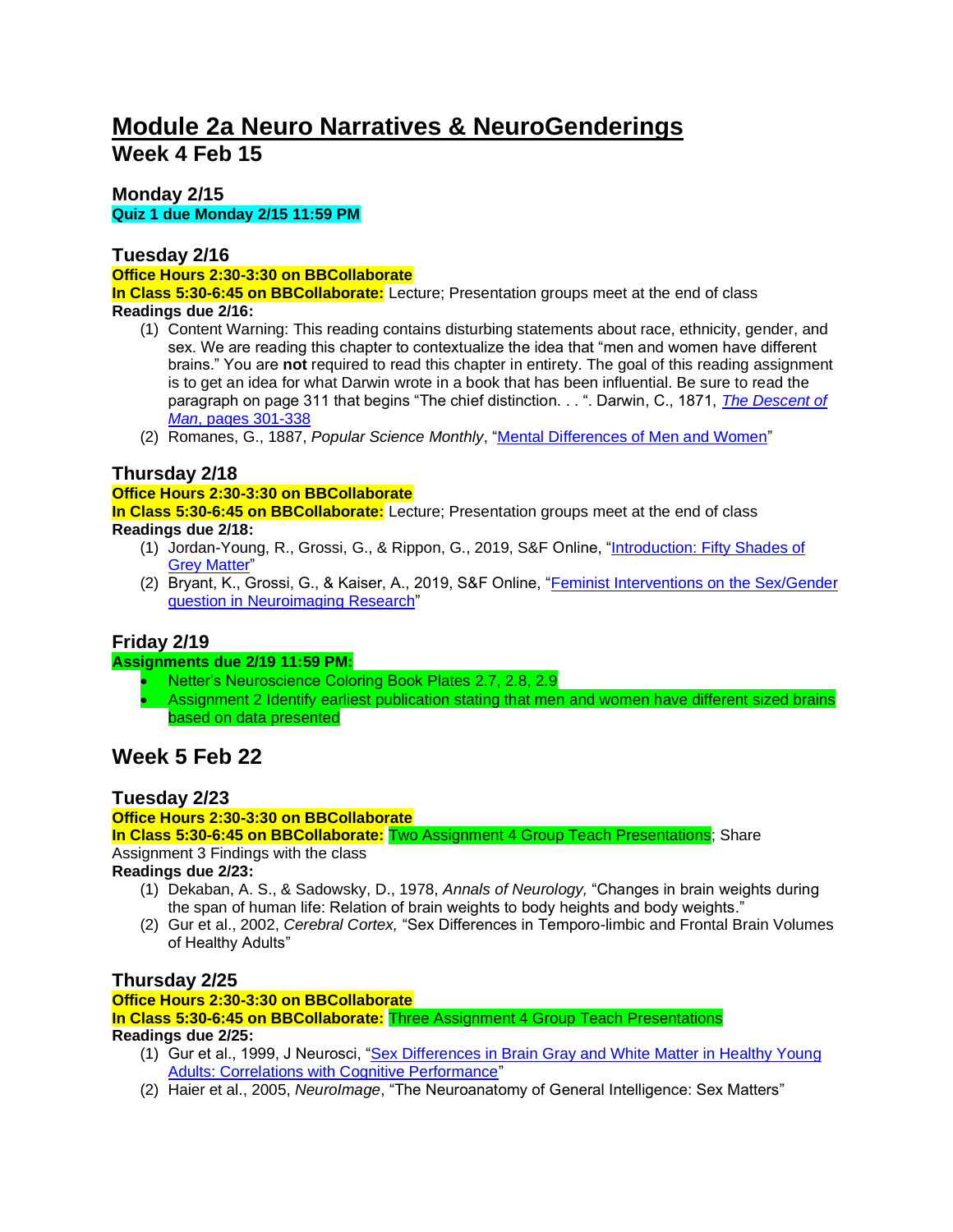(3) Witelson et al., 2006, *Brain*, "Intelligence and brain size in 100 postmortem brains: sex, lateralization and age factors"

# **Friday 2/26**

#### **Assignments due 2/26 11:59 PM:**

• Netter's Neuroscience Coloring Book Plates 8.1, 8.2, 8.3 • Select book for Book Review Project: [Sign-Up Sheet](https://docs.google.com/spreadsheets/d/1xl_4EbRbEca_rH5-O_3Xfl0elYZ5cpIBnsBp7w9u0P0/edit?usp=sharing)

# **Week 6 March 1**

## **Tuesday 3/2**

#### **Office Hours 2:30-3:30 on BBCollaborate**

**In Class 5:30-6:45 on BBCollaborate:** Lecture and Discussion on reviews' narratives about sex differences in neuroscience

#### **Readings due 3/2:**

- (1) Cahill, L., 2006, *Nature Reviews Neuroscience*, "Why sex matters in neuroscience."
- (2) Ruigrok et al., 2014, *Neuroscience & Biobehavioral Reviews,* "A meta-analysis of sex differences in human brain structure."

# **Thursday 3/4**

**Office Hours 2:30-3:30 on BBCollaborate In Class 5:30-6:45 on BBCollaborate:** Lecture and Discussion on Sex as a Biological Variable **Readings due 3/4:**

- (1) Shattuck-Heidorn, H., & Richardson, S. S., 2019, *S&F Online*, ["Sex/Gender and the Biosocial](http://sfonline.barnard.edu/neurogenderings/sex-gender-and-the-biosocial-turn/)  [Turn"](http://sfonline.barnard.edu/neurogenderings/sex-gender-and-the-biosocial-turn/)
- (2) Explore NIH's [Sex as a Biological Variable website](https://orwh.od.nih.gov/sex-gender/nih-policy-sex-biological-variable)

# **Friday 3/5**

#### **Assignments due 3/5 11:59 PM:**

- Netter's Neuroscience Coloring Book Plates 8.4, 8.5, 8.6
- [Sign up for \(optional\) meetings with Dr. Lewis next week](https://docs.google.com/spreadsheets/d/1ukBFyR-YZ__wcUpJX3EStYm_F84HiGhu_I9Qrg58rBs/edit?usp=sharing)

# **Mid-Semester Catch Up**

# **Week 7 March 8**

# **Tuesday 3/9**

**Office Hours 2:30-3:30 on BBCollaborate:** One-on-One meetings with Dr. Lewis, sign up in advance **In Class 5:30-6:45 on BBCollaborate:** One-on-One meetings with Dr. Lewis, sign up in advance **Readings due 3/9:**

(1) Read Chunk 1 of Book Review Book (varies by book, see Book Review Project specifics)

# **Thursday 3/11**

**Office Hours 2:30-3:30 on BBCollaborate** One-on-One meetings with Dr. Lewis, sign up in advance **In Class 5:30-6:45 on BBCollaborate:** Book Review Small Group Discussions **Readings:**

(2) Read Chunk 2 of Book Review Book (varies by book, see Book Review Project specifics)

# **Friday 3/12**

#### **Assignments due 3/12 11:59 PM:**

- Netter's Neuroscience Coloring Book Plates 8.7, 8.8, 8.9
- Assignment 3 *The Female Brain* paper (begin during week 3, due week 7

*Assignments not turned in at this point will not be accepted after 3/14*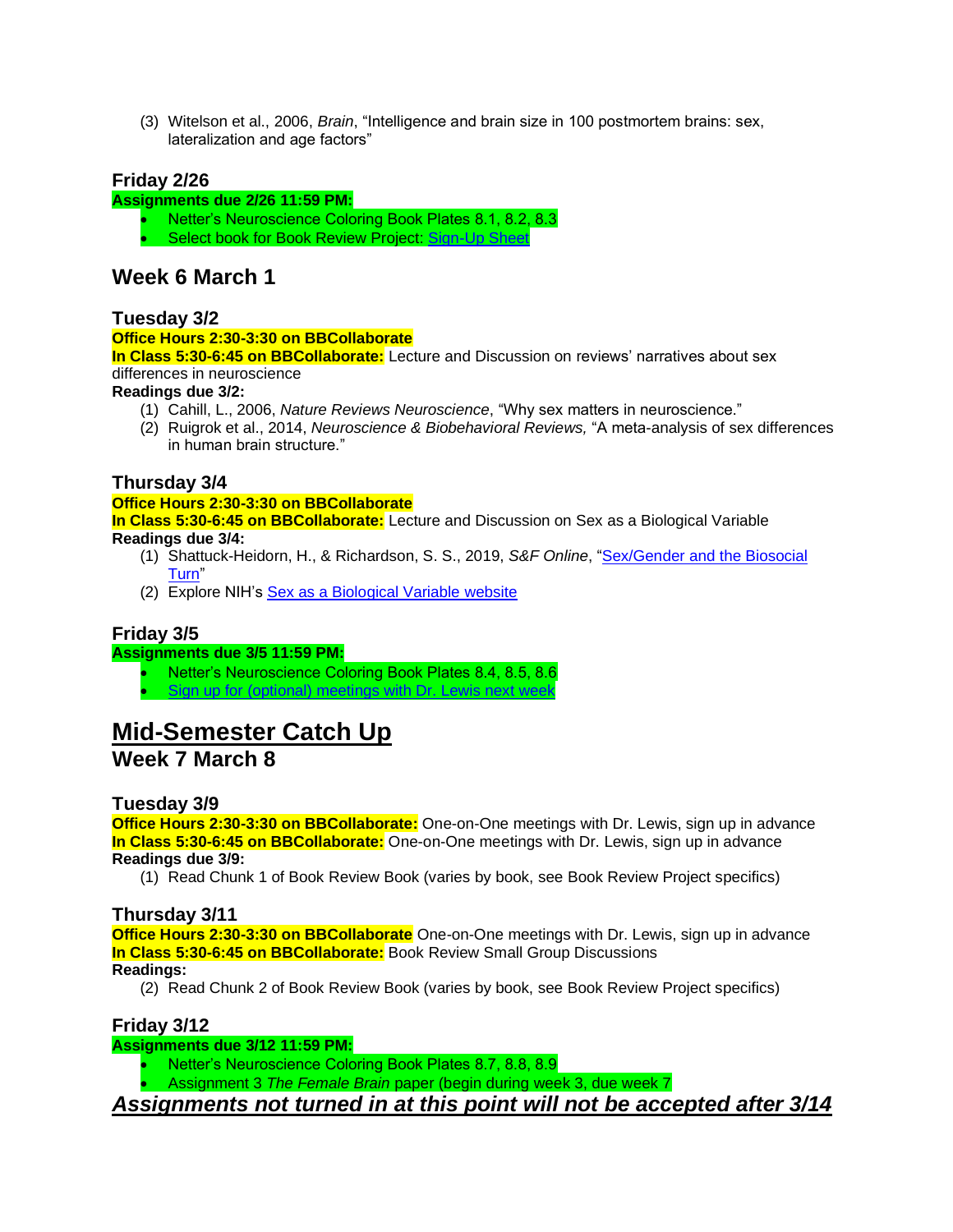# **Module 2b Neuro Narratives & NeuroGenderings Week 8 March 15**

## **Tuesday 3/16**

**Office Hours 2:30-3:30 on BBCollaborate In Class 5:30-6:45 on BBCollaborate: Readings due 3/16:**

(1) Bentley, V., Kleinherenbrink, A., Rippon, G., Schellenberg, D., & Schmitz, S., 2019, *S&F Online*, ["Improving Practices for Investigating Spatial 'Stuff': Part I: Critical Gender Perspectives on](http://sfonline.barnard.edu/neurogenderings/improving-practices-for-investigating-spatial-stuff-part-i-critical-gender-perspectives-on-current-research-practices)  [Current Research Practices"](http://sfonline.barnard.edu/neurogenderings/improving-practices-for-investigating-spatial-stuff-part-i-critical-gender-perspectives-on-current-research-practices)

## **Thursday 3/18**

**Office Hours 2:30-3:30 on BBCollaborate In Class 5:30-6:45 on BBCollaborate:**

#### **Readings due 3/18:**

- (1) Bentley, V., Kleinherenbrink, A., Rippon, G., Schellenberg, D., & Schmitz, S., 2019, *S&F Online*, ["Improving Practices for Investigating Spatial 'Stuff': Part II: Considerations from Critical](http://sfonline.barnard.edu/neurogenderings/improving-practices-for-investigating-spatial-stuff-part-ii-considerations-from-critical-neurogenderings-perspectives/)  [NeuroGenderings Perspectives"](http://sfonline.barnard.edu/neurogenderings/improving-practices-for-investigating-spatial-stuff-part-ii-considerations-from-critical-neurogenderings-perspectives/)
- (2) Kleinherenbrink, A., Bentley, V., Schmitz, S., 2019, *S&F Online*, ["Plasticity and Spatial Stuff under](http://sfonline.barnard.edu/neurogenderings/plasticity-and-spatial-stuff-under-western-neoliberal-order)  [Western Neoliberal Order"](http://sfonline.barnard.edu/neurogenderings/plasticity-and-spatial-stuff-under-western-neoliberal-order)

# **Friday 3/19**

**Assignments due 3/19 at 11:59 PM:**

• Netter's Neuroscience Coloring Book Plates 8.10, 8.11

# **Week 9 March 22**

#### **Tuesday 3/23 Office Hours 2:30-3:30 on BBCollaborate**

**In Class 5:30-6:45 on BBCollaborate:** Lecture on the history of pathologization of gender and sexuality; Discussion of Gliske and Retraction Watch readings (Prepare to discuss: Do you agree with the objections stated in the Retraction Watch article? Are there other issues you notice in Gliske 2019?) **Readings:**

- (1) Gliske, S. V., 2019, *eNeuro*, "A New Theory of Gender Dysphoria Incorporating the Distress, Social Behavioral, and Body Ownership Networks"
- (2) Marcus, A., 2020, *Retraction Watch,* "Journal retracts paper on gender dysphoria after 900 critics petition" (do not read the comments unless you are so inclined)

# **Thursday 3/25**

**Office Hours 2:30-3:30 on BBCollaborate**

**In Class 5:30-6:45 on BBCollaborate:** Three Assignment 4 Group Teach Presentations **Readings:**

- (1) LeVay, S., 1991, *Science*, "A Difference in Hypothalamic Structure Between Heterosexual and Homosexual Men"
- (2) Zhou et al., 1995, *Nature*, "A sex difference in the human brain and its relation to transsexuality"
- (3) Taziaux et al., 2016, *J Clinical Endocrinology and Metabolism*, Kisspeptin Expression in the Human Infundibular Nucleus in Relation to Sex, Gender Identity, and Sexual Orientation.

# **Friday 3/26**

#### **Assignments due 3/26 at 11:59 PM:**

- Netter's Neuroscience Coloring Book Plates 8.12, 8.13, 8.14
- Work on your Book Review & study for Quiz 2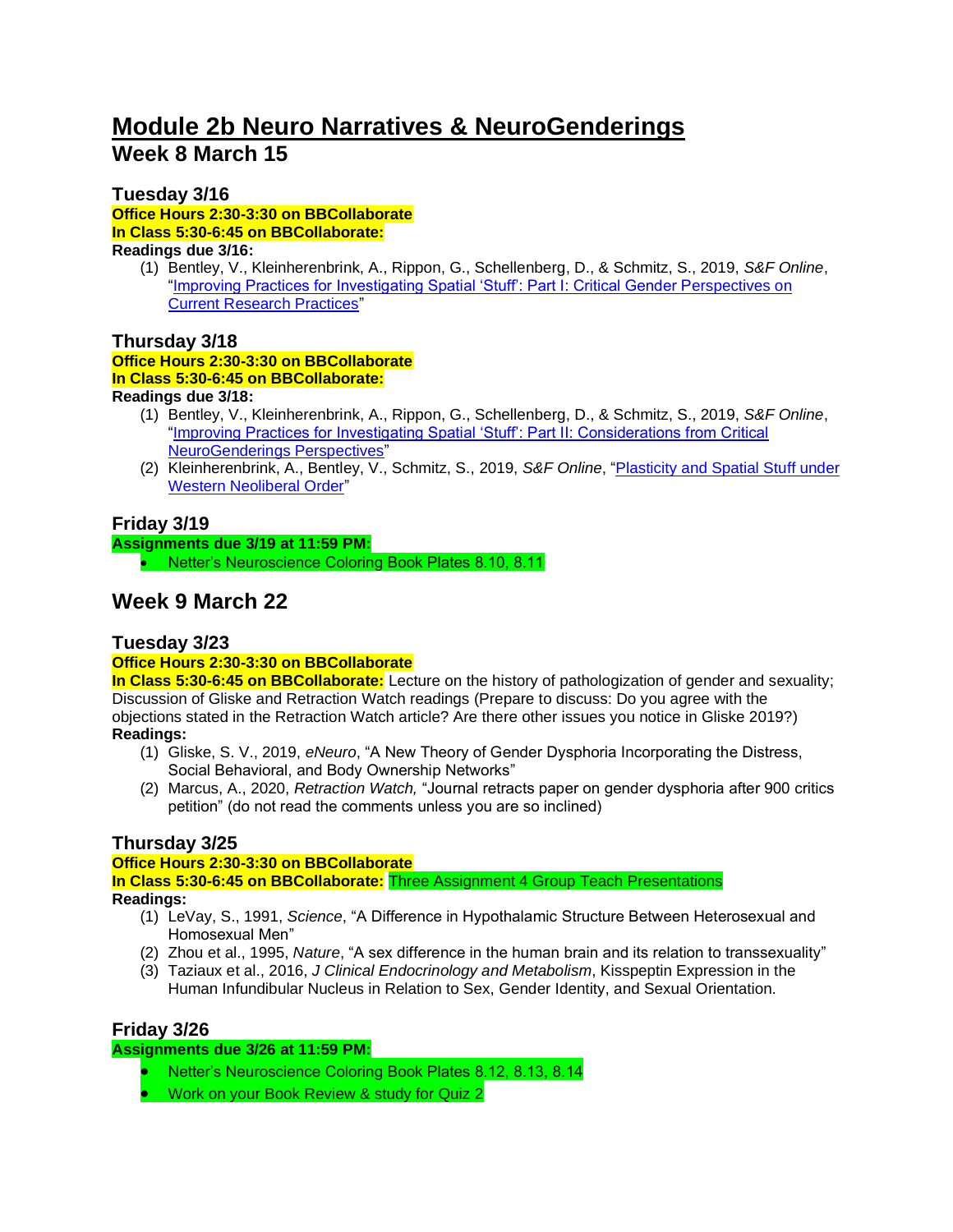# **Module 3 Contemporary Conversations Week 10 March 29**

# **Tuesday 3/30**

## **Office Hours 2:30-3:30 on BBCollaborate**

**In Class 5:30-6:45 on BBCollaborate:** Lecture on ideas of sex and gender differences in people & sex differences in animals regarding social behaviors, anxiety, and depression; Discussion about readings **Readings:**

- (1) Gungor, N. Z., Duchesne, A., & Bluhm R., 2019, *S&F Online*, ["A Conversation around the](http://sfonline.barnard.edu/neurogenderings/a-conversation-around-the-integration-of-sex-and-gender-when-modeling-aspects-of-fear-anxiety-and-ptsd-in-animals/)  [Integration of Sex and Gender When Modeling Aspects of Fear, Anxiety, and PTSD in Animals"](http://sfonline.barnard.edu/neurogenderings/a-conversation-around-the-integration-of-sex-and-gender-when-modeling-aspects-of-fear-anxiety-and-ptsd-in-animals/)
- (2) Nelson, N.C. (2018)[. Introduction: A furry, one-ounce human?](https://www-degruyter-com.ezproxy.library.wisc.edu/chicago/view/book/9780226546117/10.7208/9780226546117-001.xml) In *Model Behavior: animal experiments, complexity, and the genetics of psychiatric disorders* (pp. 1-20). Chicago: University of Chicago Press.

# **Thursday 4/1**

## **Office Hours 2:30-3:30 on BBCollaborate**

**In Class 5:30-6:45 on BBCollaborate:** Lecture on ideas of sex and gender differences in people & sex differences in animals regarding social behaviors, anxiety, and depression; Discussion about readings **Readings:**

- (1) Nelson, N.C. (2018)[. Chapter 1: Containing Complexities in the Animal Behavior Genetics Laboratory.](https://www-degruyter-com.ezproxy.library.wisc.edu/chicago/view/book/9780226546117/10.7208/9780226546117-002.xml)  In *Model Behavior: animal experiments, complexity, and the genetics of psychiatric disorders* (pp. 21- 50). Chicago: University of Chicago Press.
- (2) Nelson, N.C. (2018)[. Chapter 2: Animal Behavior Genetics, the Past and the Future.](https://www-degruyter-com.ezproxy.library.wisc.edu/chicago/view/book/9780226546117/10.7208/9780226546117-003.xml) In *Model Behavior: animal experiments, complexity, and the genetics of psychiatric disorders* (pp. 51-80). Chicago: University of Chicago Press.
- (3) Scholl et al., 2019, *Physiology & Behavior*, "Sex differences in anxiety-like behaviors in rats"

# **Friday 4/2**

#### **Assignments due 4/2 at 11:59 PM:**

- Netter's Neuroscience Coloring Book Plate 11.1, 11.2
- Work on your Book Review & study for and take Quiz 2
- [Sign up for \(optional\) meetings with Dr. Lewis next week](https://docs.google.com/spreadsheets/d/1syEllQjFwmEQ-HgLkU67AYs_IOSafMcjg1uDZWera2Y/edit?usp=sharing)

# **Week 11 April 5**

#### **Monday 4/5 Quiz 2 due 4/5 11:59 PM**

#### **Tuesday 4/6**

**Office Hours 2:30-3:30 on BBCollaborate** One-on-One meetings with Dr. Lewis, sign up in advance **In Class 5:30-6:45 on BBCollaborate:** One-on-One meetings with Dr. Lewis, sign up in advance **Readings:** Read Chunk 3 of Book Review Book (varies by book, see Book Review Project specifics)

# **Thursday 4/8**

**Office Hours 2:30-3:30 on BBCollaborate** One-on-One meetings with Dr. Lewis, sign up in advance **In Class 5:30-6:45 on BBCollaborate:** Book Review Small Group Discussions **Readings:** Read Chunk 4 of Book Review Book (finish book)

#### **Friday 4/9**

**Assignments due 4/9 at 11:59 PM:**

- Netter's Neuroscience Coloring Book Plate 11.3, 11.4
- Work on your Book Review (due in 3 weeks)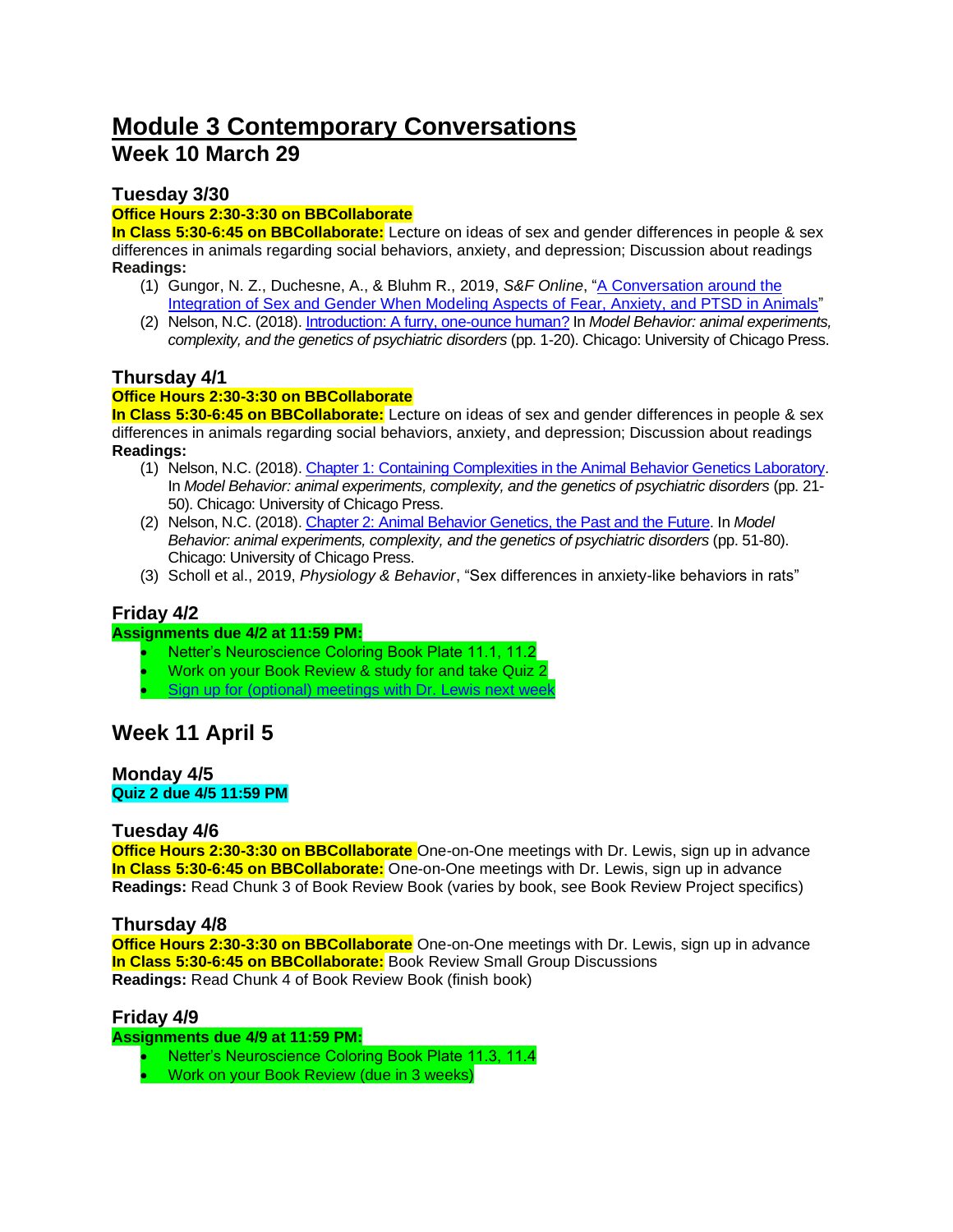# **Week 12 April 12**

# **Tuesday 4/13**

#### **Office Hours 2:30-3:30 on BBCollaborate**

**In Class 5:30-6:45 on BBCollaborate:** Lecture on the "extreme male brain" theory of autism and underdiagnosis of autism in girls and AFAB children; Discussion of reading and podcast **Readings due 4/13:** 

- (1) Gibson, M.F. & Douglas, P., 2018, *Catalyst: Feminism, Theory, Technoscience*, "Disturbing Behaviors: Ole Ivar Lovaas and the Queer History of Autism Science."
- (2) Listen to [The Gendered Brain Debate podcast episode](https://howtoacademy.com/podcasts/the-gendered-brain-debate/)

# **Thursday 4/15**

# **Office Hours 2:30-3:30 on BBCollaborate**

**In Class 5:30-6:45 on BBCollaborate:** Lecture on current state of neuro research on sex, gender, and autism; Discussion on the intersection of autistic<sup>1</sup> and queer identities

**Readings due 4/15:** 

- (1) Warrier et al., 2020, *Nature Communications*, "Elevated rates of autism, other neurodevelopmental and psychiatric diagnoses, and autistic traits in transgender and genderdiverse individuals"
- (2) ASAN, NCTE, and LGBTQ Task Force Joint Statement on the Rights of Transgender and Gender Non-Conforming Autistic People

# **Friday 4/16**

#### **Assignments due 4/16 at 11:59 PM:**

- Netter's Neuroscience Coloring Book Plate 11.5-11.8
- Work on your Book Review (due in 2 weeks)

# **Week 13 April 19**

# **Tuesday 4/20**

#### **Office Hours 2:30-3:30 on BBCollaborate**

**In Class 5:30-6:45 on BBCollaborate:** Lecture; Discussion of replies and discourse resulting from Joel et al.

#### **Readings due 4/20:**

(1) Joel et al., 2015, *PNAS*, "Sex beyond the genitalia: The human brain mosaic"

#### **Readings recommended for 4/20:**

- (1) Rosenblatt, J. D., 2016, *PNAS*, "Multivariate revisit to 'sex beyond the genitalia'"
- (2) Chekroud, A. M., et al., 2016, *PNAS,* "Patterns in the human brain mosaic discriminate males from females"
- (3) Del Giudice, M., et al., 2016, *PNAS*, "Joel et al.'s method fails to detect large, consistent sex differences"
- (4) Joel, D., et al, 2016, *PNAS*, "Do brains of females and males belong to two distinct populations?"
- (5) Glezerman, M., 2016, *PNAS*, "Yes, there is a female and a male brain: Morphology versus functionality"
- (6) Joel, D., et al., 2016, *PNAS*, "Why differences between brains of females and brains of males do not 'add up' to create two types of brains"

#### **Thursday 4/22 Office Hours 2:30-3:30 on BBCollaborate In Class 5:30-6:45 on BBCollaborate:** Lecture and discussion **Readings due 4/22:**

<sup>&</sup>lt;sup>1</sup> Identity First Language (IFL) is used here based on discussions [advocating for IFL when discussing autism,](https://autisticadvocacy.org/about-asan/identity-first-language/) but varying perspectives on IFL vs. Person First Language are acknowledged and respected